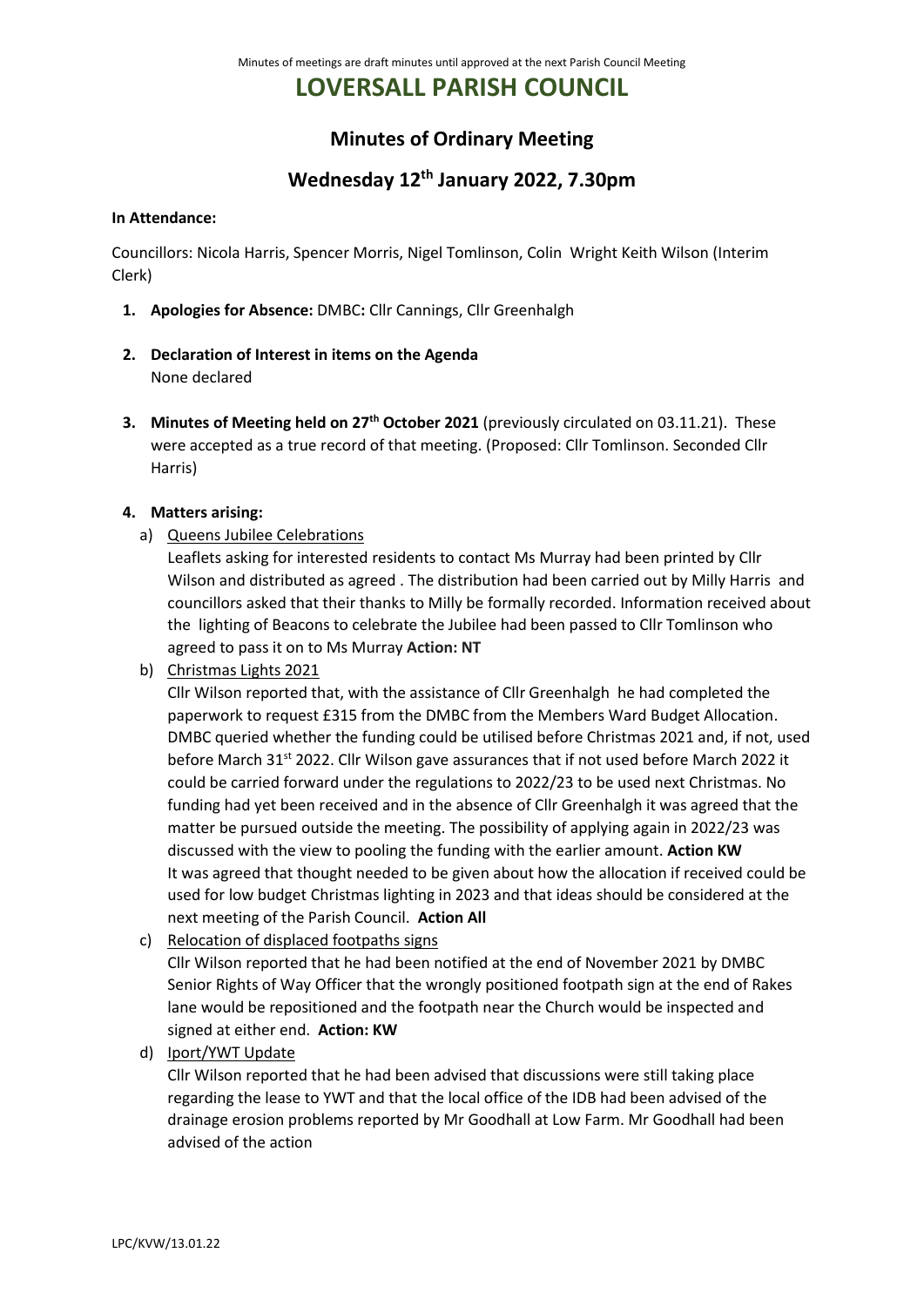## **LOVERSALL PARISH COUNCIL**

#### e) Litter/ Dog Fouling

Cllr Wilson reported that he had put a notice about dog fouling on the website. The spate of dog fouling seemed to have abated and for that reason he had not purchased any signs.

#### **5. Financial Report**

a) Summary

The balance at the bank as at  $12<sup>th</sup>$  January 2022 was reported to be £1235.87, this amount includes expenditure of £18.00 on bank charges.

b) HMRC Statement of Liabilities

Cllr Wilson reported discussions with HMRC who now required the Council to use HMRC PAYE software and to update their returns historically. The work had been passed to a local accountant. Cllr Wilson explained that the work may be done on a grace and favour basis buts it was agreed that if there was a charge for the work it would be met by the Council. (Proposed Cllr Tomlinson, Seconded Cllr Morris)

c) Budget 2022/23

Cllr Wilson supplied a range of budget options based on inflation forecasts of 1.75%, 5% and 7% and local government pay award of 5%. It was agreed that the budget be based on an overall inflation forecast of 1.75% across both pay and non pay headings, resulting in funding requirement of £1426 which was 2.1 % increase on the previous year. No provision for additional Clerk hours was agreed (Proposed: Cllr Morris. Seconded: Cllr Wright)

d) Parish Precept 2022/23

It was agreed that amount of the Precept should be £1426 and this should be submitted to DMBC. (Proposed: Cllr Morris. Seconded: Cllr Harris) **Action KW**

**6. Planning Applications**

None to report

#### **7. Reporting Noise Nuisance**

No complaints had been received from residents since the last meeting

#### **8. Items raised by residents**

#### a) Van sales operation Loversall Farm

Concerns had been expressed to a Councillor about the amount of traffic emanating from, what appeared to be, a van sales business at Loversall Farm and whether this business was legally registered. Arising from discussion it was apparent that the Farm may also be operating a distillery of some kind with a private bar, alongside an indoor motor cycle riding facility. The parish council had not been notified of planning applications relating to any of these alleged activities. It was agreed that it was beyond the scope of the Council to investigate the accuracy of the allegations but in view of concerns expressed, Cllr Wilson, in his capacity as the Clerk, was asked in the first instance to draw the matter to the attention of the DMBC planning authority and local ward councillors. (Proposed: Cllr Tomlinson. Seconded: Cllr Wright). **Action KW**

b) Amount /speed of traffic at junction of Bubup Hill and the private farm road

It was agreed that this item was linked to 8a above and no separate action would be necessary, other than to ask DMBC Highways, again, to reinstate the *Give Way* sign that had been